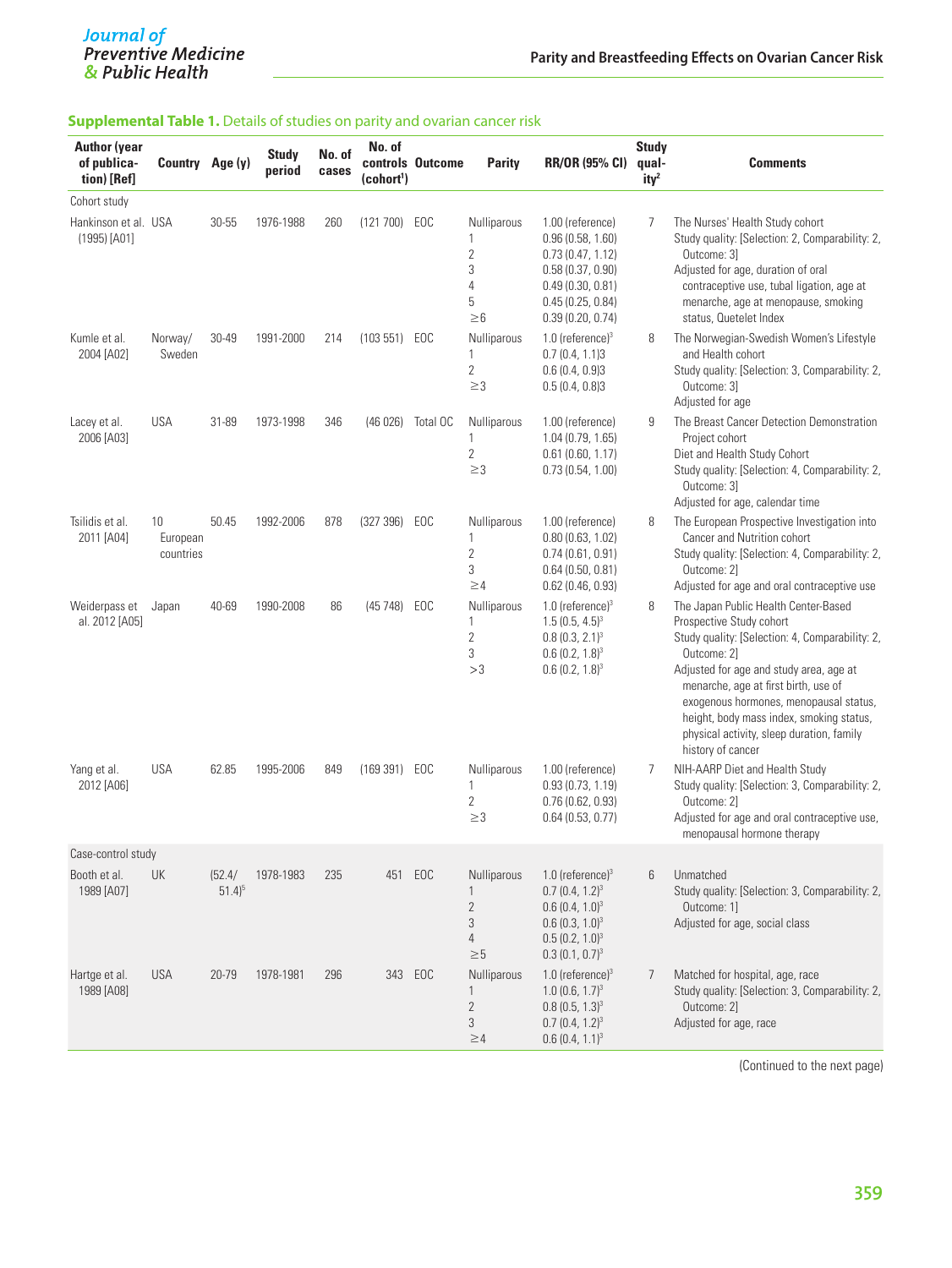# J<mark>ournal of</mark><br>Preventive Medicine<br>& Public Health

## **Supplemental Table 1.** Continued from the previous page

| <b>Author (year</b><br>of publica-<br>tion) [Ref] | Country Age (y) |                               | <b>Study</b><br>period | No. of<br>cases | No. of<br>(cohort <sup>1</sup> ) | controls Outcome | <b>Parity</b>                                             | <b>RR/OR (95% CI)</b>                                                                                                                                            | <b>Study</b><br>qual-<br>ity <sup>2</sup> | <b>Comments</b>                                                                                                                                                                                                                                                            |
|---------------------------------------------------|-----------------|-------------------------------|------------------------|-----------------|----------------------------------|------------------|-----------------------------------------------------------|------------------------------------------------------------------------------------------------------------------------------------------------------------------|-------------------------------------------|----------------------------------------------------------------------------------------------------------------------------------------------------------------------------------------------------------------------------------------------------------------------------|
| Gwinn et al.<br>1990 [A09]                        | UK              | 20-54                         | 1980-1982              | 436             | 3833                             | EOC              | Nulliparous<br>1<br>$\overline{2}$<br>3<br>4<br>$\geq 5$  | 1.00 (reference)<br>$0.66(0.47, 0.93)^4$<br>$0.52(0.39, 0.69)^4$<br>$0.45(0.34, 0.62)^4$<br>$0.28(0.22, 0.48)^4$<br>$0.24(0.19, 0.37)^4$                         | $\overline{7}$                            | Unmatched<br>Study quality: [Selection: 4, Comparability: 1,<br>Outcome: 2]<br>Crude OR                                                                                                                                                                                    |
| Chen et al.<br>1992 [A10]                         | China           | (48.5/<br>$49.0$ <sup>5</sup> | 1984-1986              | 112             | 224                              | EOC              | Nulliparous<br>1<br>2<br>3<br>$4 - 5$<br>$\geq 6$         | 1.0 (reference) $3$<br>$0.5(0.2, 1.8)^3$<br>$0.3(0.1, 1.2)^3$<br>$0.1$ (0.0, 0.6) <sup>3</sup><br>$0.1$ (0.0, 0.5) <sup>3</sup><br>$0.1$ (0.0, 0.6) <sup>3</sup> | 8                                         | Matched for age<br>Study quality: [Selection: 4, Comparability: 2,<br>Outcome: 2]<br>Adjusted for education                                                                                                                                                                |
| Tavani et al.<br>1993 [A11]                       | Italy           | 18-45                         | 1983-1992              | 194             | 710                              | EOC              | Nulliparous<br>1<br>$\overline{2}$<br>$\geq$ 3            | 1.00 (reference)<br>$0.9(0.6, 1.4)^3$<br>$1.0$ (0.6, $1.7$ ) <sup>3</sup><br>1.1 (0.6, 2.0) <sup>3</sup>                                                         | 7                                         | Study quality: [Selection: 3, Comparability: 2,<br>Outcome: 21<br>Adjusted for age, education, family history,<br>number of births, number of abortions                                                                                                                    |
| Adami et al.<br>1994 [A12]                        | Sweden          | Not<br>avail-<br>able         | 1960-1984              | 3486            | 19 980                           | Total OC         | $\mathbf{1}$<br>$\overline{2}$<br>3<br>4<br>5<br>$\geq 6$ | 1.00 (reference)<br>0.75(0.67, 0.83)<br>0.61(0.54, 0.70)<br>0.56(0.46, 0.68)<br>0.37(0.25, 0.55)<br>0.40(0.25, 0.66)                                             | 6                                         | Matched for age<br>Study quality: [Selection: 2, Comparability: 2,<br>Outcome: 11<br>Adjusted for age at diagnosis or enrollment<br>and age at first birth                                                                                                                 |
| Risch et al.<br>1994 [A13]                        | Canada          | 35-79                         | 1989-1992              | 450             | 564                              | EOC              | Nulliparous<br>1<br>$\overline{c}$<br>3<br>4<br>$\geq 5$  | 1.00 (reference)<br>0.64(0.41, 1.01)<br>0.37(0.25, 0.56)<br>0.40(0.26, 0.61)<br>0.27(0.16, 0.46)<br>0.23(0.13, 0.42)                                             | 8                                         | Matched for age<br>Study quality: [Selection: 4, Comparability: 2,<br>Outcome: 2]<br>Adjusted for age, oral contraceptive use                                                                                                                                              |
| Purdie et al.<br>1995 [A14]                       | Australia       | 18-79                         | 1990-1993              | 824             | 860                              | EOC              | Nulliparous<br>1<br>$\overline{c}$<br>3<br>4<br>$\geq\!5$ | 1.00 (reference)<br>1.38 (0.92, 2.08)<br>0.82(0.59, 1.13)<br>0.61(0.43, 0.86)<br>0.52(0.35, 0.78)<br>0.84(0.53, 1.33)                                            | 7                                         | Matched for area of residence and age<br>Study quality: [Selection: 4, Comparability: 2,<br>Outcome: 1]<br>Adjusted for age, education, talc use,<br>body mass index, smoking, family history,<br>hysterectomy, tubal ligation, duration of<br>oral contraceptive use      |
| Ness et al.<br>2000 [A15]                         | USA.            | 20-69                         | 1994-1998              | 767             | 1367                             | EOC              | Nulliparous<br>1<br>$\overline{c}$<br>3<br>4<br>$\geq 5$  | 1.0 (reference) $3$<br>$0.6(0.4, 0.9)^3$<br>$0.4(0.3, 0.6)^3$<br>$0.4(0.3, 0.5)^3$<br>$0.3(0.2, 0.4)^3$<br>$0.3(0.2, 0.4)^3$                                     | 7                                         | Study quality: [Selection: 4<br>Comparability: 2, Outcome: 1]<br>Adjusted for age, number of<br>pregnancies, family history of ovar-<br>ian cancer, race, oral contraceptive<br>use, tubal ligation, hysterectomy and<br>breast-feeding                                    |
| Greggi et al.<br>2000 [A16]                       | Italy           | 13-80                         | 1988-1998              | 440             | 868                              | EOC              | Nulliparous<br>1<br>2<br>$\geq$ 3                         | 1.0 (reference) $3$<br>$0.8(0.5, 1.3)^3$<br>$0.9(0.6, 1.4)^3$<br>$0.7$ (0.5, 1.2) <sup>3</sup>                                                                   | 7                                         | Controls were identified in similar strata<br>of age among women admitted to the<br>same hospital<br>Study quality: [Selection: 3,<br>Comparability: 2, Outcome: 3]<br>Adjusted for age, education, parity, oral<br>contraceptive use, family history of ovarian<br>cancer |
| Akhmedkhanov<br>et al. 2001<br>$[A17]$            | <b>USA</b>      | 31-70                         | 1985-1996              | 68              | 680                              | EOC              | Nulliparous<br>1<br>$\overline{2}$<br>$\geq$ 3            | 1.00 (reference)<br>0.58(0.27, 1.25)<br>0.53(0.27, 1.01)<br>0.45(0.22, 0.92)                                                                                     | 7                                         | Matched for age, menopausal status,<br>date of enrollment, date of response<br>Study quality: [Selection: 3,<br>Comparability: 2, Outcome: 1]<br>Adjusted for age at menarche, oral<br>contraceptive use, first degree family his-<br>tory of breast cancer before 50      |

(Continued to the next page)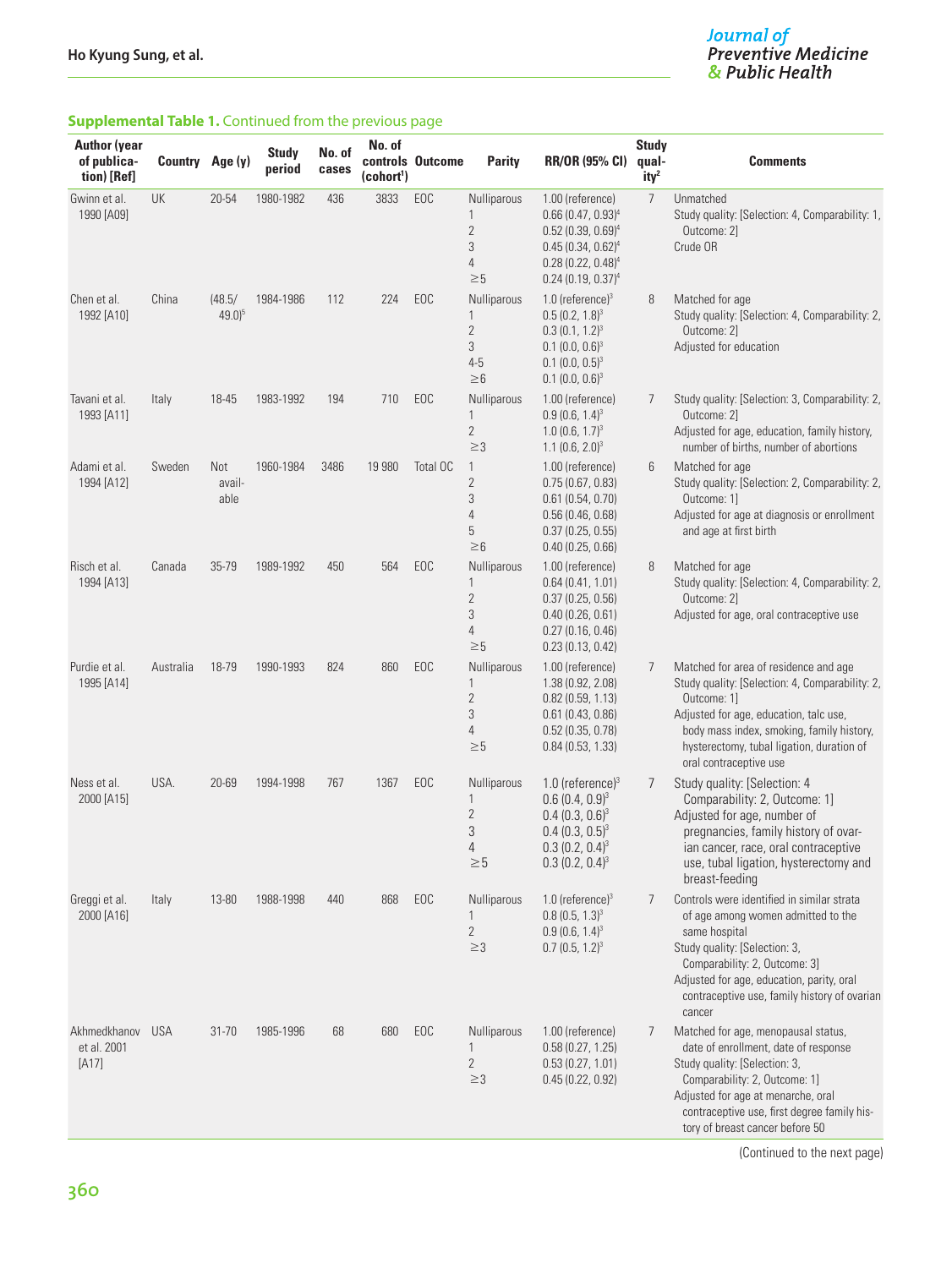## **Supplemental Table 1.** Continued from the previous page

| <b>Author (year</b><br>of publica-<br>tion) [Ref] | Country Age (y) |           | <b>Study</b><br>period | No. of<br>cases | No. of<br>(cohort <sup>1</sup> ) | controls Outcome | <b>Parity</b>                                                                             | <b>RR/OR (95% CI)</b>                                                                                                        | <b>Study</b><br>qual-<br>ity <sup>2</sup> | <b>Comments</b>                                                                                                                                                                                                                                                                                                                                                                                                             |
|---------------------------------------------------|-----------------|-----------|------------------------|-----------------|----------------------------------|------------------|-------------------------------------------------------------------------------------------|------------------------------------------------------------------------------------------------------------------------------|-------------------------------------------|-----------------------------------------------------------------------------------------------------------------------------------------------------------------------------------------------------------------------------------------------------------------------------------------------------------------------------------------------------------------------------------------------------------------------------|
| Riman et al.<br>2001 [A18]                        | Sweden          | 50-74     | 1993-1995              | 193             | 3899                             | B <sub>O</sub> T | Nulliparous<br>1<br>$\overline{2}$<br>$\sqrt{3}$<br>4<br>$\geq 5$                         | 1.00 (reference)<br>0.68(0.43, 1.12)<br>0.53(0.34, 0.83)<br>0.44(0.36, 0.73)<br>0.27(0.12, 0.61)<br>0.33(0.12, 0.87)         | 9                                         | Frequency matched by age<br>Study quality: [Selection: 4,<br>Comparability: 2, Outcome: 3]<br>Adjusted for age, body mass index, age<br>at menopause, duration of oral contra-<br>ceptive use                                                                                                                                                                                                                               |
| Titus-Ernstoff<br>et al. 2001<br>$[A19]$          | USA.            | 20-74     | 1992-1997              | 563             | 523                              | EOC              | Nulliparous<br>1<br>$\sqrt{2}$<br>$\mathfrak{Z}$<br>4<br>$\geq 5$                         | 1.0 (reference) $3$<br>$0.6(0.4, 0.9)^3$<br>$0.4(0.3, 0.6)^3$<br>$0.3(0.2, 0.5)^3$<br>$0.3(0.2, 0.5)^3$<br>$0.2(0.1, 0.4)^3$ | 7                                         | Matched to case women by age and<br>telephone sampling unit<br>Study quality: [Selection: 4,<br>Comparability: 2, Outcome: 1]<br>Adjusted for age, state                                                                                                                                                                                                                                                                    |
| Riman et al.<br>2002 [A20]                        | Sweden          | 50-74     | 1993-1995              | 655             | 3899                             | Invasive<br>EOC  | Nulliparous<br>$\mathbf{1}$<br>$\overline{2}$<br>$\sqrt{3}$<br>$\overline{4}$<br>$\geq 5$ | 1.00 (reference)<br>0.61(0.46, 0.81)<br>0.55(0.43, 0.70)<br>0.44(0.33, 0.58)<br>0.35(0.23, 0.53)<br>0.32(0.18, 0.56)         | 9                                         | Study quality: [Selection: 4,<br>Comparability: 2, Outcome: 3]<br>Adjusted for age, body mass index, age<br>at menopause, duration of oral contra-<br>ceptive use as categorized variables,<br>any lifetime use of hormone replace-<br>ment therapy                                                                                                                                                                         |
| Tung et al.<br>2003 [A21]                         | USA.            | $\geq$ 18 | 1993-1999              | 558             | 607                              | EOC              | Nulliparous<br>1<br>$\overline{2}$<br>>2                                                  | 1.0 (reference) $3$<br>$0.6(0.4, 0.9)^3$<br>$0.6(0.4, 0.9)^3$<br>$0.6(0.4, 0.8)^3$                                           | $\overline{7}$                            | Matched to cases with an approximate<br>1:1 ratio on the basis of specific<br>ethnicity (e.g., Japanese), age (year of<br>birth $\pm$ 5 y), and study site.<br>Study quality: [Selection: 3,<br>Comparability: 2, Outcome: 2]<br>Adjusted for age, ethnicity, study site,<br>education, tubal ligation, hormone<br>replacement therapy, and ovulation<br>variables                                                          |
| Mills et al.<br>2004 [A22]                        | USA.            | $\geq$ 18 | 2000-2001              | 256             | 1122                             | EOC              | Nulliparous<br>$\mathbf{1}$<br>$\overline{2}$<br>$\sqrt{3}$<br>$\geq$ 4                   | 1.00 (reference)<br>0.37(0.16, 0.83)<br>0.42(0.20, 0.90)<br>0.41(0.19, 0.90)<br>0.36(0.16, 0.80)                             | 7                                         | Frequency matched on age and ethnicity<br>Study quality: [Selection: 4,<br>Comparability: 2, Outcome: 1]<br>Adjusted for age, race, ethnicity, oral<br>contraceptive use and breastfeeding                                                                                                                                                                                                                                  |
| Pike et al.<br>2004 [A23]                         | <b>USA</b>      | 18-74     | 1992-1998              | 467             | 660                              | Invasive<br>EOC  | Nulliparous<br>1<br>$\overline{2}$<br>$\sqrt{3}$<br>$\geq$ 4                              | 1.00 (reference)<br>0.62(0.40, 0.96)<br>0.62(0.42, 0.90)<br>0.55(0.36, 0.84)<br>0.36(0.22, 0.57)                             | 7                                         | Individually matched on race, ethnicity,<br>date of birth<br>Study quality: [Selection: 4,<br>Comparability: 2, Outcome: 1]<br>Adjusted for age, ethnicity,<br>socioeconomic status, education,<br>family history ovarian cancer, tubal<br>ligation, use of genital area talc, body<br>mass index, oral contraceptive use,<br>menopausal status, age at menopause,<br>age at last birth, hormone replacement<br>therapy use |
| Rossing et al.<br>2004 [A24]                      | <b>USA</b>      | 35-54     | 1994-1998              | 378             | 1637                             | EOC              | Nulliparous<br>1<br>$\overline{2}$<br>$\geq$ 3                                            | 1.0 (reference) $3$<br>$0.7(0.5, 1.0)^3$<br>$0.6(0.5, 0.9)^3$<br>$0.5(0.3, 0.7)^3$                                           | 6                                         | Matched for area of residence and age<br>Study quality: [Selection: 3,<br>Comparability: 2, Outcome: 1]<br>Adjusted for age, race and study site                                                                                                                                                                                                                                                                            |
| Chiaffarino et al. Italy<br>2005 [A25]            |                 | 18-79     | 1992-1999              | 1031            | 2411                             | EOC              | Nulliparous<br>1<br>$\overline{2}$<br>3<br>$\geq 4$                                       | 1.0 (reference) $3$<br>$1.1(0.8, 1.5)^3$<br>$1.0(0.8, 1.3)^3$<br>$0.6(0.5, 0.9)^3$<br>$0.5(0.3, 0.7)^3$                      | 7                                         | Matched for age<br>Study quality: [Selection: 3,<br>Comparability: 2, Outcome: 2]<br>Adjusted for age and study center,<br>education, oral contraceptive use and<br>family history                                                                                                                                                                                                                                          |

(Continued to the next page)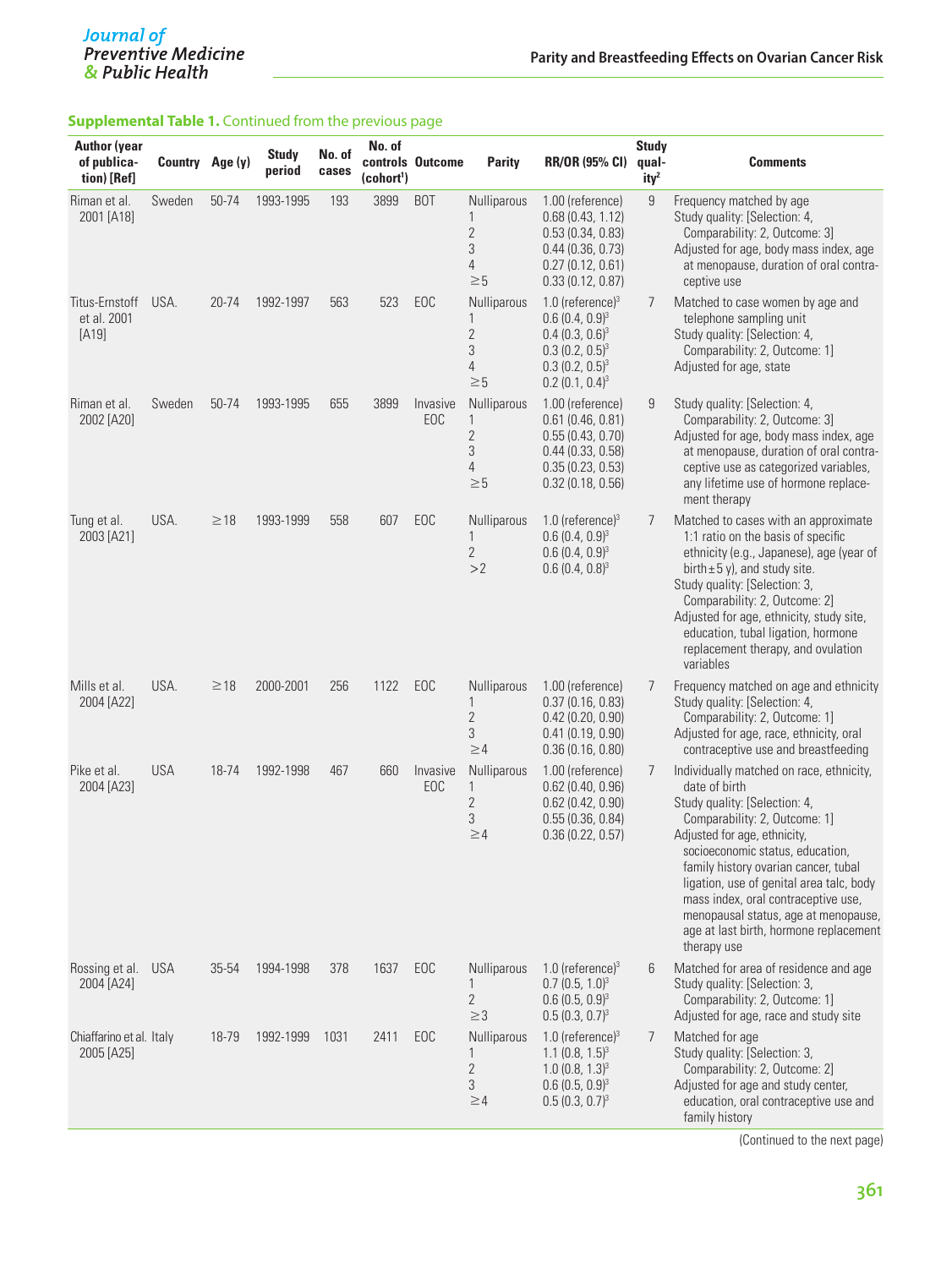#### Journal of **Preventive Medicine** & Public Health

#### **Supplemental Table 1.** Continued from the previous page

| <b>Author (year</b><br>of publica-<br>tion) [Ref] | Country Age (y) |           | <b>Study</b><br>period | No. of<br>cases | No. of<br>(cohort <sup>1</sup> ) | controls Outcome | <b>Parity</b>                                                         | <b>RR/OR (95% CI)</b>                                                                                                                                  | <b>Study</b><br>qual-<br>ity <sup>2</sup> | <b>Comments</b>                                                                                                                                                                                                                                                          |
|---------------------------------------------------|-----------------|-----------|------------------------|-----------------|----------------------------------|------------------|-----------------------------------------------------------------------|--------------------------------------------------------------------------------------------------------------------------------------------------------|-------------------------------------------|--------------------------------------------------------------------------------------------------------------------------------------------------------------------------------------------------------------------------------------------------------------------------|
| El-Khwsky et al. Egypt<br>2006 [A26]              |                 | 20-79     | 2000-2003              | 172             | 441                              | EOC              | Nulliparous<br>1<br>$\overline{2}$<br>3<br>$\geq 4$                   | 1.00 (reference)<br>0.36(0.16, 0.78)<br>0.36(0.19, 0.68)<br>0.52(0.27, 0.97)<br>0.56(0.34, 0.94)                                                       | 5                                         | Matched by age and address<br>Study quality: [Selection: 2,<br>Comparability: 2, Outcome: 1]<br>Crude OR                                                                                                                                                                 |
| Huusom et al. Denmark 35-79<br>2006 [A27]         |                 |           | 1995-1999              | 202             | 1564                             | <b>BOT</b>       | 1<br>$\overline{2}$<br>3<br>$\geq 4$                                  | 1.00 (reference)<br>0.51(0.33, 0.79)<br>0.41(0.23, 0.72)<br>0.51(0.24, 1.08)                                                                           | 7                                         | Frequency matched in 5 y intervals<br>by using age distribution women with<br>ovarian cancer<br>Study quality: [Selection: 4,<br>Comparability: 2, Outcome: 1]<br>Adjusted for age, age at first birth,<br>duration of oral contraceptives<br>smoking, intake of milk    |
| Soegaard et al. Denmark 35-79<br>2007 [A28]       |                 |           | 1995-1999              | 554             | 1564                             | EOC              | 1<br>$\overline{2}$<br>$\geq$ 3                                       | 1.00 (reference)<br>0.63(0.45, 0.87)<br>0.51(0.37, 0.69)                                                                                               | 7                                         | Frequency-matched in 5 y intervals<br>by age using computerized civil<br>registration data<br>Study quality: [Selection: 4,<br>Comparability: 2, Outcome: 1]<br>Adjusted for age, pregnancy and<br>duration of oral contraceptive use                                    |
| Fujita et al.<br>2008 [A29]                       | Japan           | $\geq$ 30 | 1997-2003              | 141             | 2016                             | Total OC         | <b>Nulliparous</b><br>1<br>$\overline{2}$<br>$\geq$ 3                 | 1.00 (reference)<br>0.57(0.28, 1.17)<br>0.39(0.22, 0.69)<br>0.31(0.17, 0.57)                                                                           | $\overline{7}$                            | Unmatched<br>Study quality: [Selection: 3,<br>Comparability: 2, Outcome: 2]<br>Adjusted for age, year of survey, referral<br>base, area of residence, smoking<br>history, history of alcohol drinking,<br>family history of index cancer,<br>occupation, age at menarche |
| Moorman et al. USA<br>2008 [A30]                  |                 | 20-74     | 1999-2006              | 869             | 967                              | EOC              | Nulliparous<br>1<br>$\overline{2}$<br>3<br>>3                         | $1.00$ (reference) <sup>4</sup><br>$0.66(0.46, 0.90)^4$<br>$0.37(0.28, 0.49)^4$<br>$0.53(0.39, 0.72)^4$<br>$0.66(0.47, 0.92)^4$                        | 7                                         | Frequency matched by age and race<br>Study quality: [Selection: 4,<br>Comparability: 2, Outcome: 2]<br>Crude OR                                                                                                                                                          |
| Kurta et al.<br>2012 [A31]                        | <b>USA</b>      | $\geq$ 25 | 2003-2008              | 902             | 1802                             | EOC              | Nulliparous<br>1<br>$\overline{2}$<br>3<br>4<br>$\geq\!5$             | 1.00 (reference)<br>0.51(0.38, 0.68)<br>0.45(0.35, 0.57)<br>0.39(0.30, 0.51)<br>0.32(0.23, 0.45)<br>0.32(0.22, 0.47)                                   | 7                                         | Frequency matched by age (5 y<br>categories). Telephone area code<br>through random digit dialing<br>Study quality: [Selection: 4,<br>Comparability: 2, Outcome: 1]<br>Adjusted for age, race, education                                                                 |
| Le et al.<br>2012 [A32]                           | Vietnam         | 40-59     | 2001-2006              | 262             | 755                              | Total OC         | Nulliparous<br>1<br>$\overline{2}$<br>3<br>$\overline{4}$<br>$\geq 5$ | 1.0 (reference) $3$<br>$0.8(0.4, 1.7)^3$<br>$0.5(0.2, 0.9)^3$<br>$0.4$ (0.2, 0.7) <sup>3</sup><br>$0.2(0.1, 0.3)^{3}$<br>$0.2$ (0.1, 0.4) <sup>3</sup> | 7                                         | Matched for age<br>Study quality: [Selection: 4,<br>Comparability: 2, Outcome: 1]<br>Adjusted for age, education level, body<br>mass index, menopausal status, age at<br>menarche, oral contraceptive use                                                                |

EOC, epithelial ovarian cancer; OC, ovarian cancer; BOT, borderline ovarian tumor; OR, odds ratio; RR, relative risk; CI, confidence interval. 1 Number of total cohort.

2 Study quality was judged based on the Newcastle-Ottawa Scale (range, 1-9 points).

3 Values is listed to one decimal point in the original data.

4 Mantel-Haenszel crude estimates of the ORs/RRs and corresponding 95% CIs were calculated when the ORs/RRs were not presented. 5 Mean age.

A01. Hankinson SE, Colditz GA, Hunter DJ, Willett WC, Stampfer MJ, Rosner B, et al. A prospective study of reproductive factors and risk of epithelial ovarian cancer. Cancer 1995;76(2):284-290.

A02. Kumle M, Weiderpass E, Braaten T, Adami HO, Lund E; Norwegian-Swedish Women's Lifestyle and Health Cohort Study. Risk for invasive and borderline epithelial ovarian neoplasias following use of hormonal contraceptives: the Norwegian-Swedish Women's Lifestyle and Health Cohort Study. Br J Cancer 2004;90(7):1386-1391.

A03. Lacey JV Jr, Leitzmann M, Brinton LA, Lubin JH, Sherman ME, Schatzkin A, et al. Weight, height, and body mass index and risk for ovarian cancer in a co-